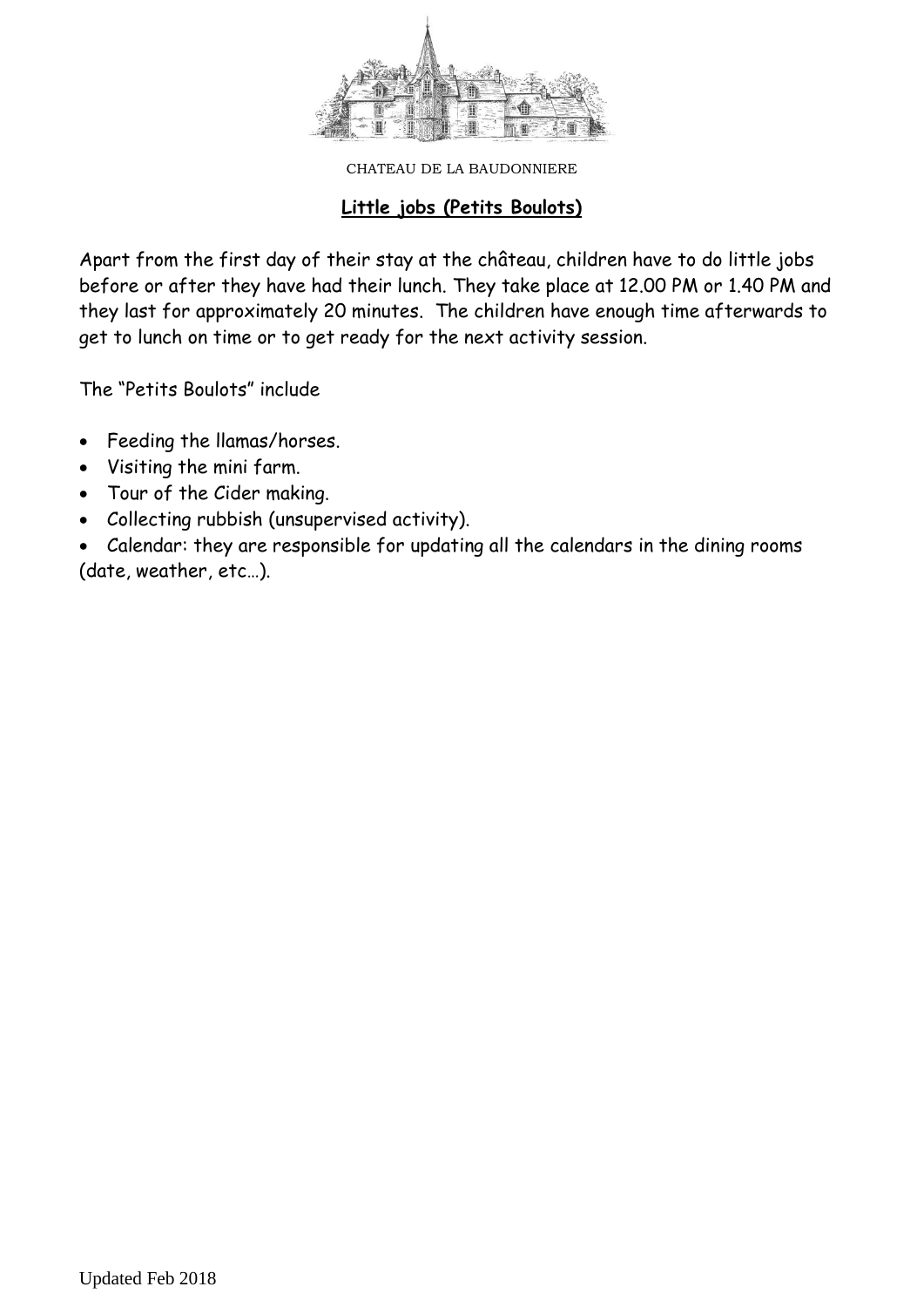

## **Feeding the llamas/horses Visiting the mini-farm**

| Hazard                              | <b>Risk</b>                                | Persons at<br>risk | Level of<br>probability | Control measure                                                                                                                                                                                                                                                                            | Outcome |
|-------------------------------------|--------------------------------------------|--------------------|-------------------------|--------------------------------------------------------------------------------------------------------------------------------------------------------------------------------------------------------------------------------------------------------------------------------------------|---------|
| Reaction to<br>animals              | Allergic<br>reaction<br>(asthma<br>attack) | Group              | Medium                  | Before leaving, we<br>will check that there<br>aren't people in the<br>group who are<br>allergic to animals.<br>If there are, we will<br>put these people in<br>another group.                                                                                                             | Low     |
| Getting<br>bitten by<br>the animals | Cuts/<br>grazes                            | Group              | Medium                  | Explain that it is<br>necessary to respect<br>the animals and not<br>to frighten them.<br>Also, that when they<br>give the food to the<br>animals they need to<br>keep the palm of<br>their hand flat.<br>Get the children to<br>wash their hands<br>once the little jobs<br>are finished. | Low     |
| Tripping on<br>uneven<br>ground     | Fractures/<br>cuts and<br>grazes           | Group              | Medium                  | Inform the children<br>to walk and not run<br>and to look where<br>they are walking.                                                                                                                                                                                                       | Low     |

### **Cider Tour**

| Hazard       | <b>Risk</b>       | Persons at | Level of    | Control measure           | Outcome |
|--------------|-------------------|------------|-------------|---------------------------|---------|
|              |                   | risk       | probability |                           |         |
| Tripping on  | $\mid$ Fractures/ | Group      | Medium      | Inform the children   Low |         |
| uneven       | cuts and          |            |             | to walk and not run       |         |
| ground/      | grazes            |            |             | and to be careful on      |         |
| stairs up to |                   |            |             | the stairs.               |         |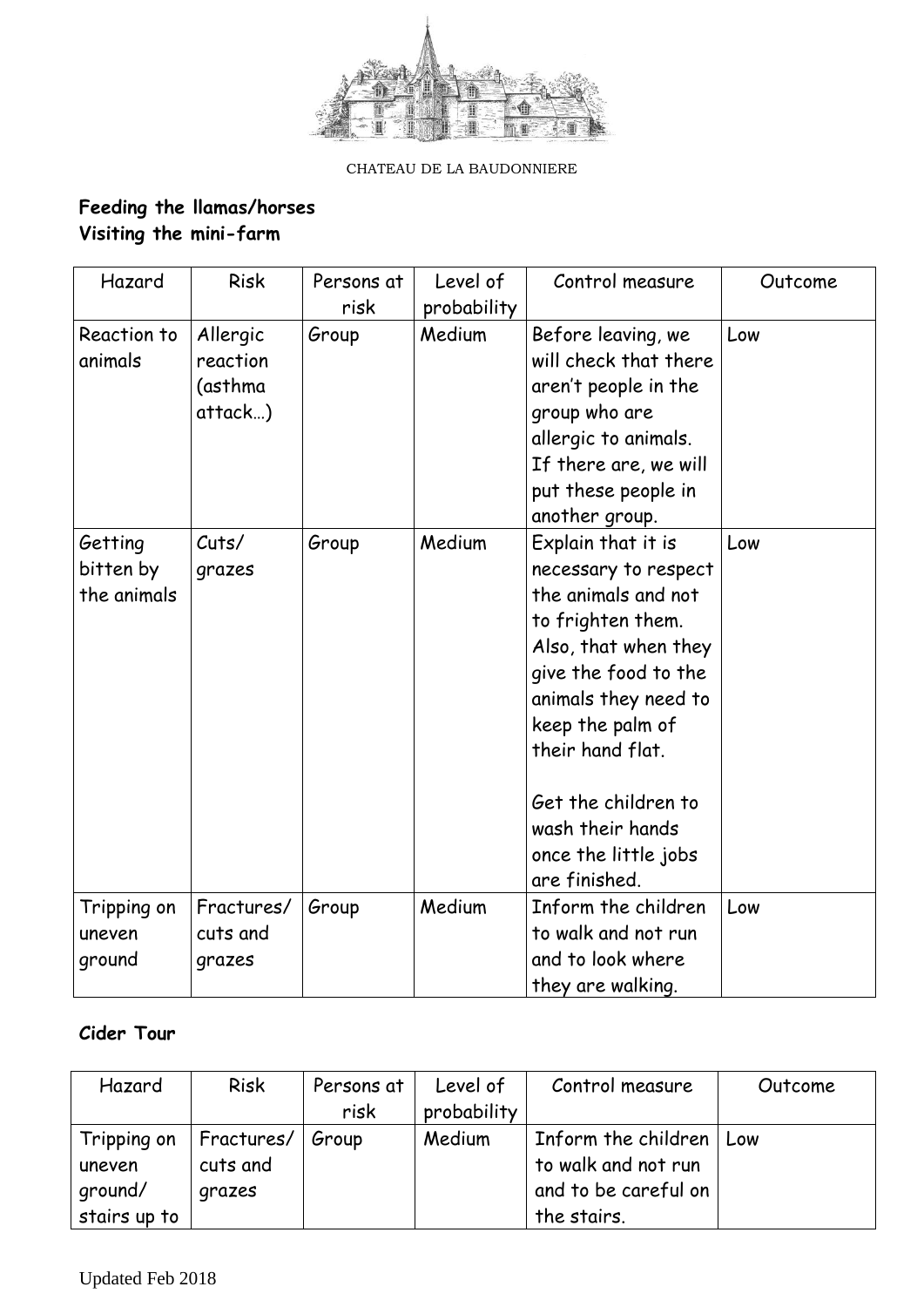

| cider press                      |                                                 |                    |        |                                                                                                                                                                                          |     |
|----------------------------------|-------------------------------------------------|--------------------|--------|------------------------------------------------------------------------------------------------------------------------------------------------------------------------------------------|-----|
| Vehicles /<br>Traffic            | Serious<br>accident /<br>fractures/<br>cuts and | Group and<br>staff | High   | Speed humps /<br>sleeping policeman<br>in strategic areas                                                                                                                                | Low |
|                                  | grazes                                          |                    |        | Maximum speed<br>limit for vehicles of<br>10 KPH to be<br>enforced                                                                                                                       |     |
|                                  |                                                 |                    |        | Group told to walk<br>and not run down<br>the stairs when<br>leaving the cider<br>tour. Barrier put in<br>place at bottom of<br>stairs to stop<br>children running out<br>onto the road. |     |
| Reaction to<br>cider<br>(apples) | Allergic<br>reaction<br>(asthma<br>attack)      | Group              | Medium | Before leaving, we<br>will check that<br>there aren't people<br>in the group who<br>are allergic to<br>apples. These<br>people won't get to<br>taste the cider.                          | Low |
| Cider<br>making<br>equipment     | Cuts/<br>grazes                                 | Group              | Low    | Staff to make sure<br>that no dangerous<br>tools are left lying<br>around.<br>Group not to be<br>left unattended.                                                                        | Low |

# **Collecting rubbish**

| Hazard    | Risk  | Persons | Level of    | Control measure | Outcome |
|-----------|-------|---------|-------------|-----------------|---------|
|           |       | at risk | probability |                 |         |
| Bacterial | Cuts/ | Group   | LOW         | Teachers to     | LOW     |